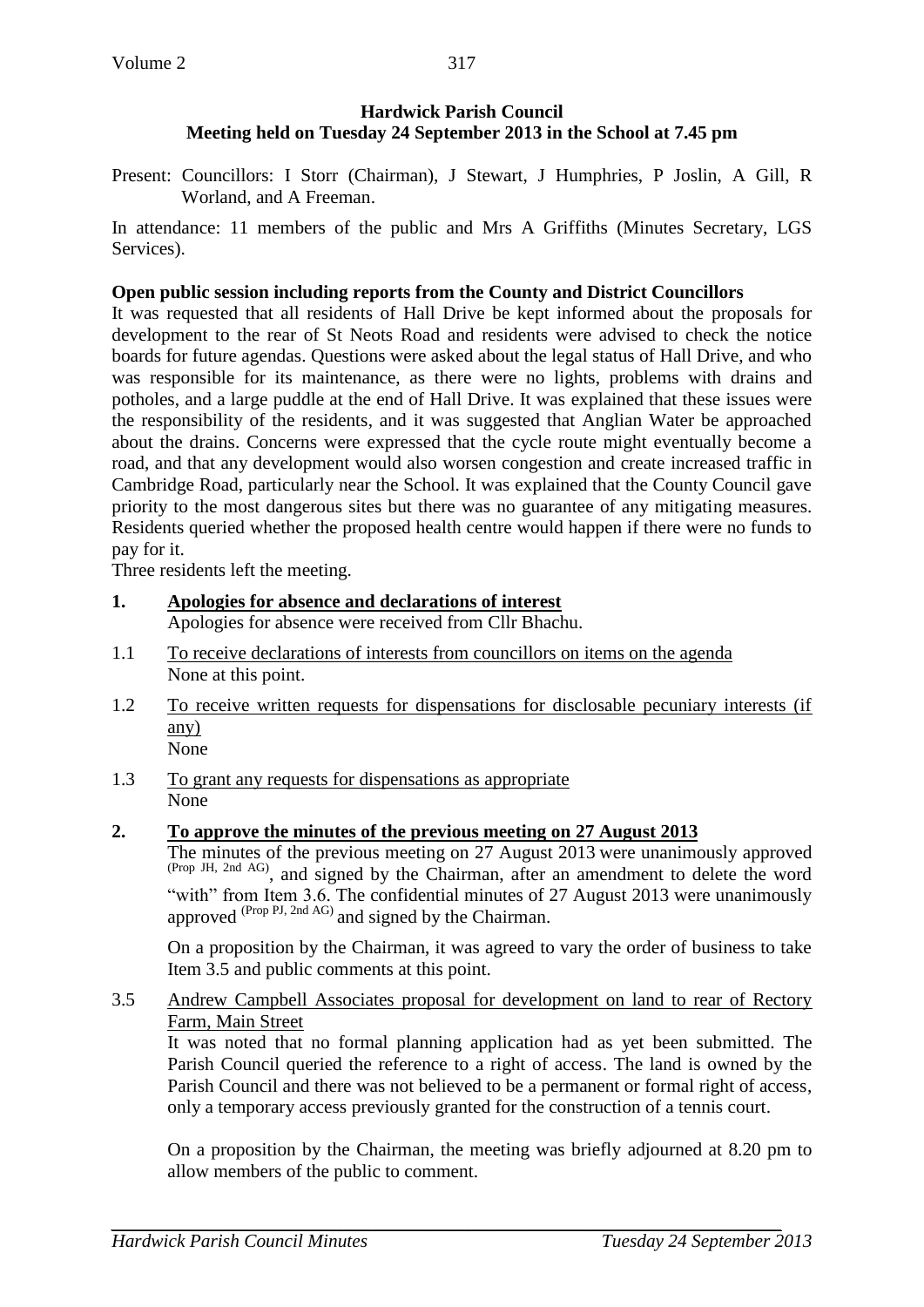Residents expressed disappointment at the proposals to install a gravel drive across a children's playground, and the consequent loss of play space for the children. This would cause problems and hazards for church-goers and the Sunday School. The concerns of residents related to the access, rather than the house, as the safety of children would be affected. The position regarding the access is to be clarified before a response is made to the developer.

The meeting was re-convened at 8.30 pm. Several residents left the meeting.

#### **3. Matters arising and carried forward from the last or previous meetings for discussion/decisions**

- 3.1 (3.8) CCC Minor Highways Improvements and report on meeting with CCC The reply from Steve Thulbourn was noted. It was resolved to reply that if the retaining wall cost £8000, the Parish Council was minded to pay for that itself, but if so, the Council would like to put speed cushions before and after the bend as well. CCC are to be asked if they are willing to do this, and if so, for confirmation of the cost with the inclusion of the speed bumps. CCC are also to be asked whether they would be willing to project manage the scheme on behalf of the Parish Council, whether they will reinstate before the bend the 30 mph signs removed by Highways, and whether any of the £500 allocated for improvements had yet been spent.
- 3.2 (6.2) CCC consultation on draft transport strategy for Cambridge and South Cambridgeshire

It was agreed that members may respond individually should they so wish.

3.3 (6.1) Proposal to charge for use of the all weather/tennis courts

It was agreed to place a notice in Hardwick Happenings explaining that the Council was discussing the administration of the courts, and asking whether there was anyone in the village who would be willing to take on the administration in return for a small retainer.

On a proposition by the Chairman, it was agreed to vary the order of business.

- 3.6 Resident request for dog bin near Meridian Close It was agreed to ask SCDC whether they would be willing to pay for a new dog bin near the letter box on St Neots Road, and add it to the emptying schedule. If SCDC did not agree, the Parish Council would fund the cost of the bin.
- 3.4 (3.2) SCDC proposed submission of the Local Development Plan to consider the Parish Council's formal response It was agreed to submit a response detailing the same arguments as those expressed in the joint parishes' letter signed by the Parish Council.

# **4. Correspondence/communications received**

- 4.1 Chair of Governors re Hardwick Community Primary School It was agreed to reply that as and when the Parish Council is asked to comment by SCDC on the renewal of planning permission for the pre-school, the Parish Council will be disposed to recommend approval.
- 4.2 Newsletter Editor and Webmaster vacancies It was agreed to check the up to date position.

# **5. Planning Applications and Decision notices**

- 5.1 Planning applications received since the last meeting
- 5.1.1 S/1873/13/FL 5 Pershore Road Erection of PVCu Conservatory to the rear of the property - amendment The Parish Council recommended approval <sup>(Prop AG, 2nd AF)</sup>.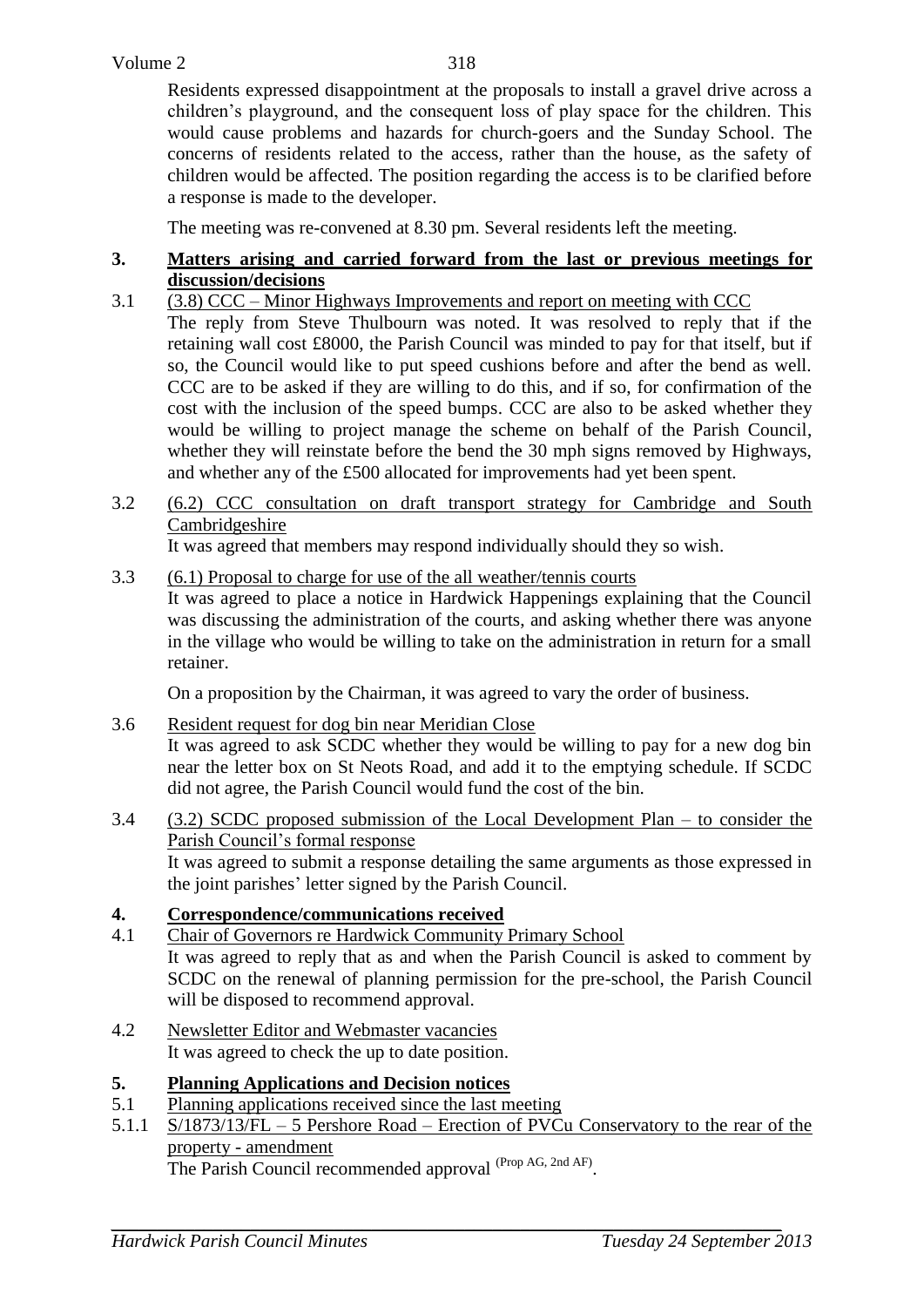Volume 2

- 5.1.2 S/1607/13/FL 21 Cambridge Road Garage The Parish Council recommended approval <sup>(Prop AG, 2nd AF)</sup>.
- 5.1.3 S/1320/13/FL Land adj 311 St Neots Road Erection of a dwelling (amendment) revised location of dwelling, driveway reduced in width The Parish Council recommended approval <sup>(Prop AG, 2nd AF)</sup>.
- 5.2 SCDC Decision Notices
- 5.2.1 S/0630/13/FL Land adj to 3 Lark Rise Two dwellings Permission granted by SCDC.
- 5.2.2 S/0282/13/FL 147 St Neots Road Proposed mixed use development of hotel, restaurant and takeaway and associated works – Permission granted by SCDC.
- 5.2.3 S/1560/13/DC Land adj 3 Lark Rise Discharge of conditions 3 (Materials), 4 (Boundary treatment), 5 (Open space), 6 (Affordable housing), and 7 (Contamination) of Planning Permission S/0630/13/FL for two dwellings – Permission granted by SCDC.
- 5.2.4 S/0267/13/LD 305 St Neots Road Lawful Development Certificate The conversion of a live/work unit to a single dwelling unit – Permission granted by SCDC.
- 5.2.5 S/2327/12/FL The Blue Lion, 74 Main Street External alterations/landscaping to beer garden which includes – demolition of existing timber decking at side, landscaping area, new paving and landscaping to front beer garden, retaining wall (part retrospective) – Permission granted by SCDC.
- 5.3 Tree Works applications
- 5.3.1 16 Main Street

Cllr Freeman declared an interest as the owner of the property and left the meeting at 9.15 pm. The Parish Council made no comment  $^{(Prop \,\hat{AG},\,\hat{2nd}\,JS)}$ . Cllr Freeman re-joined the meeting at 9.16 pm.

# **6. Members reports and items for information only**

The Chairman reported on a call from a resident that a horse chestnut tree was overhanging the seat outside the church and people were unable to sit on it. It was agreed to contact Acacia Tree Surgery to check when the tree work in the village was to commence, and to ask whether this tree could be one of the first to be dealt with.

# **7. Finance, procedure and risk assessment**

7.1 To receive the financial report and approve the payment of bills

The financial report was received and considered and the invoices and bank statements were checked before the cheques were signed at the end of the meeting. The payments as listed in the finance report, plus PKF Littlejohn (External Audit fee)  $£360.00$ , were approved for payment  $(Prop\,PI, 2nd\,JS).$ 

| <b>SCDC</b> (Eurobin)                   | £14.70   |
|-----------------------------------------|----------|
| SCDC (Ellison Lane dog bin)             | £29.65   |
| Grounds by Rounds (Grounds maintenance) | £303.01  |
| Came and Company (Insurance)            | £2765.49 |
| HMRC (PAYE/NIC)                         | £131.80  |
| Salaries                                | £315.00  |
| LGS Services (Admin support)            | £1289.76 |
|                                         |          |

Credits including a wayleave payment and bank interest were noted.

7.2 Play areas and skate park inspection reports